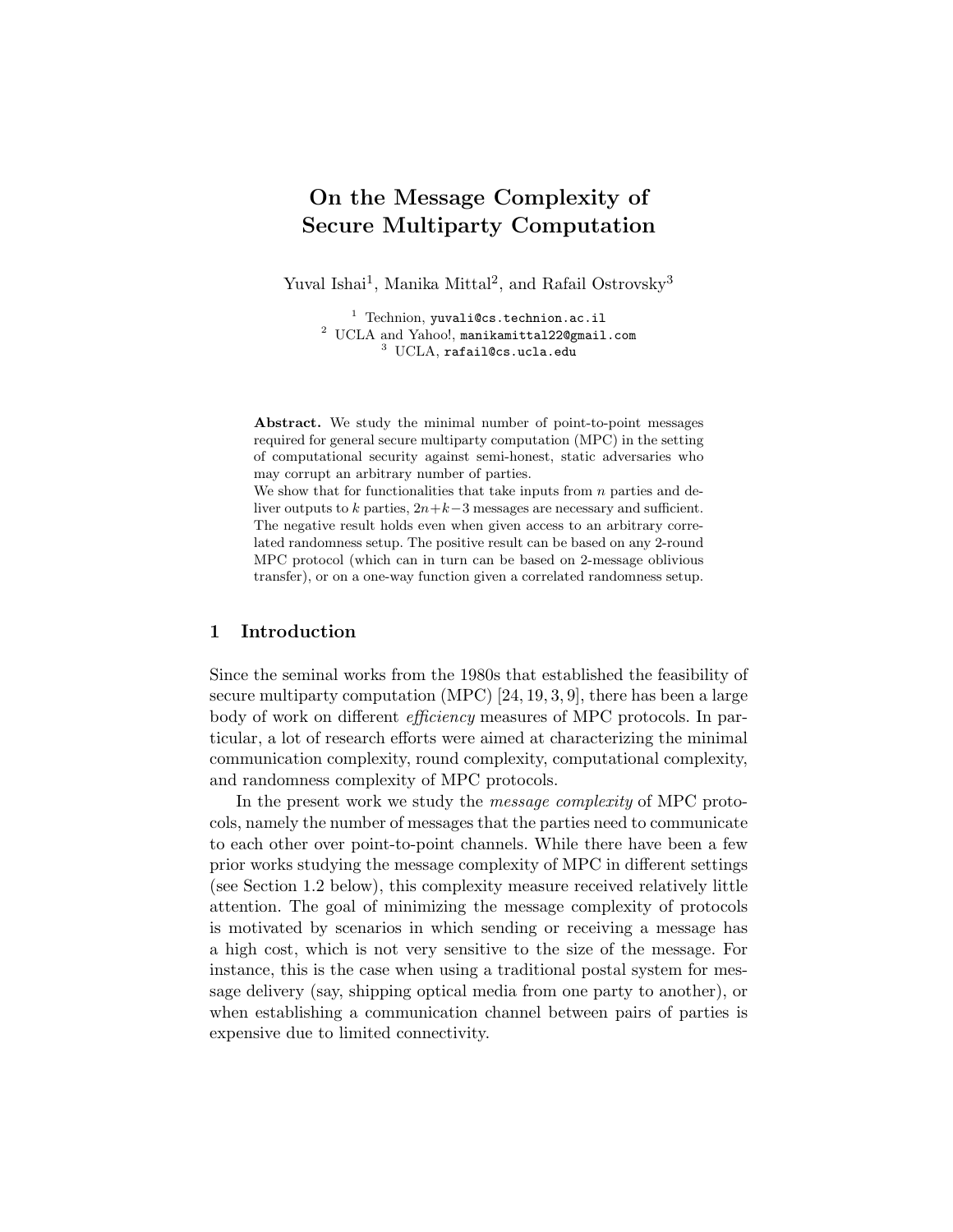The main focus of our work is on the standard model of *computation*ally secure MPC in the presence of a static (non-adaptive), semi-honest (passive) adversary, who may corrupt an arbitrary subset of the parties. In this model, we ask the following question:

How many messages are needed for securely computing functions that take inputs from n parties and deliver outputs to k of these parties?

For simplicity, we consider the above question in the setting of fixed, or "oblivious," interaction patterns, a commonly used assumption in the MPC literature (see, e.g., [11, 20]). In this setting, it is assumed that the protocol specifies a-priori the sender-receiver pairs of the messages sent in each round.<sup>1</sup>

#### 1.1 Our Contribution

Our main result is a sharp answer to the above question: we show that in the setting discussed above,  $2n + k - 3$  messages are necessary and sufficient.

The negative result holds even when the parties can communicate over secure point-to-point channels or, more generally, even when allowing an arbitrary input-independent correlated randomness setup. This result builds (non-trivially) on the general characterization of the power MPC with general interaction patterns from the recent work of Halevi et al. [20].

The positive result can be based on any 2-round MPC protocol, applying a natural greedy message forwarding strategy to emulate the quadratic number of messages of such protocols with an optimal number of messages. Using recent constructions of 2-round MPC protocols, this approach can be instantiated in the plain model, public point-to-point channels, under the (minimal) assumption that a 2-message semi-honest oblivious transfer protocol exists [4, 17]. (Alternative constructions with incomparable efficiency features can be based on the LWE assumption [23] or even the DDH assumption given a PKI setup [6]). Given a general correlated randomness setup, the positive result can be based on any one-

 $1$  Message complexity is more subtle when allowing dynamic interaction patterns, since not receiving a message also conveys information; see e.g. [13] for discussion. Our positive results do not require this relaxation. Moreover, our negative result can be extended to capture dynamic interactions, by exploiting the fact that the adversary can "guess" the identity of a party that sends a constant number of messages with high success probability and corrupt all of the other parties.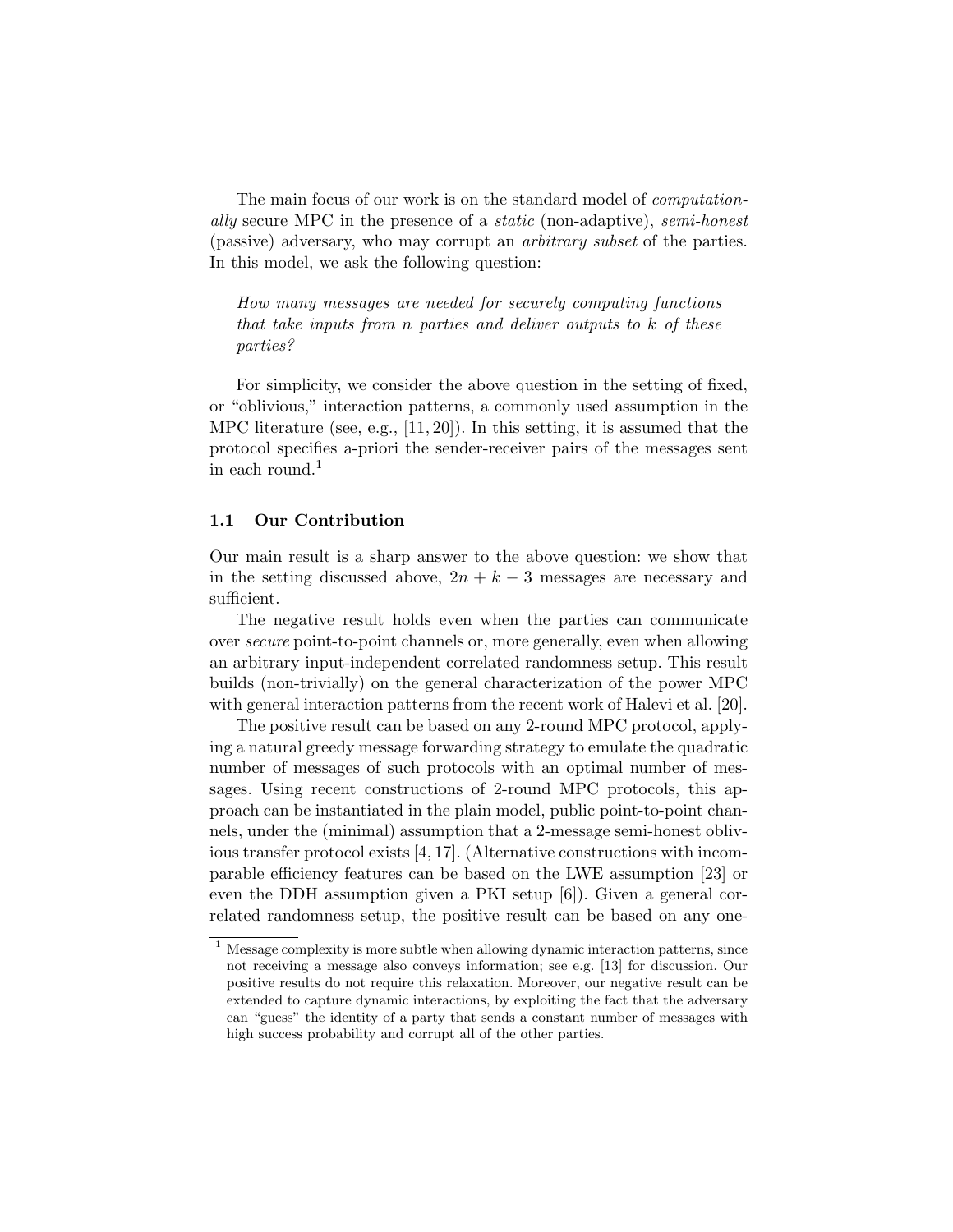way function, or even provide unconditional information theoretic security when considering low-complexity functions such as  $NC<sup>1</sup>$  functions.

#### 1.2 Related Work

As mentioned above, Halevi et al. [20] consider the question of MPC with general interaction patterns, giving a full characterization for the "best possible security" of an MPC protocol that uses a given interaction pattern with a general correlated randomness setup. Our negative result builds on their general characterization, focusing on the case where the "best possible security" coincides with the standard notion of security. The positive results in [20] consider a more general setting that (inevitably) requires the use of indistinguishability obfuscation and a correlated randomness setup. In contrast, our positive results rely on weaker assumptions and apply also to the plain model.

The message complexity of MPC protocols has been explicitly considered in several previous works, but the model of MPC considered in these works is quite different from ours. In particular, the message complexity in the information-theoretic setting with a bounded fraction of corrupted parties has been studied in [11, 7, 5, 13, 14]. Our focus on computational security (or alternatively, allowing a correlated randomness setup) allows us to circumvent previous lower bounds that apply to the information-theoretic setting. In particular, our positive results circumvent the quadratic message lower bound from [11]. On the other hand, considering an adversary that can corrupt an arbitrary number of parties rules out MPC protocols that achieve sublinear message complexity in the number of parties by assigning the computation to a small random subset of parties (see, e.g.,  $[12, 7, 16]$ ).

Organization. Following some preliminaries (Section 2), we present our negative result in Section 3 and our positive results in Section 4. In Appendix A we include a standard definition of MPC for self-containment.

# 2 Preliminaries

By default, we consider an MPC protocol  $\Pi$  for an *n*-party functionality f to provide computational security against a semi-honest adversary that may statically (non-adaptively) corrupt an arbitrary subset of the parties and eavesdrop on all communication channels. That is, the communication takes place over public point-to-point channels.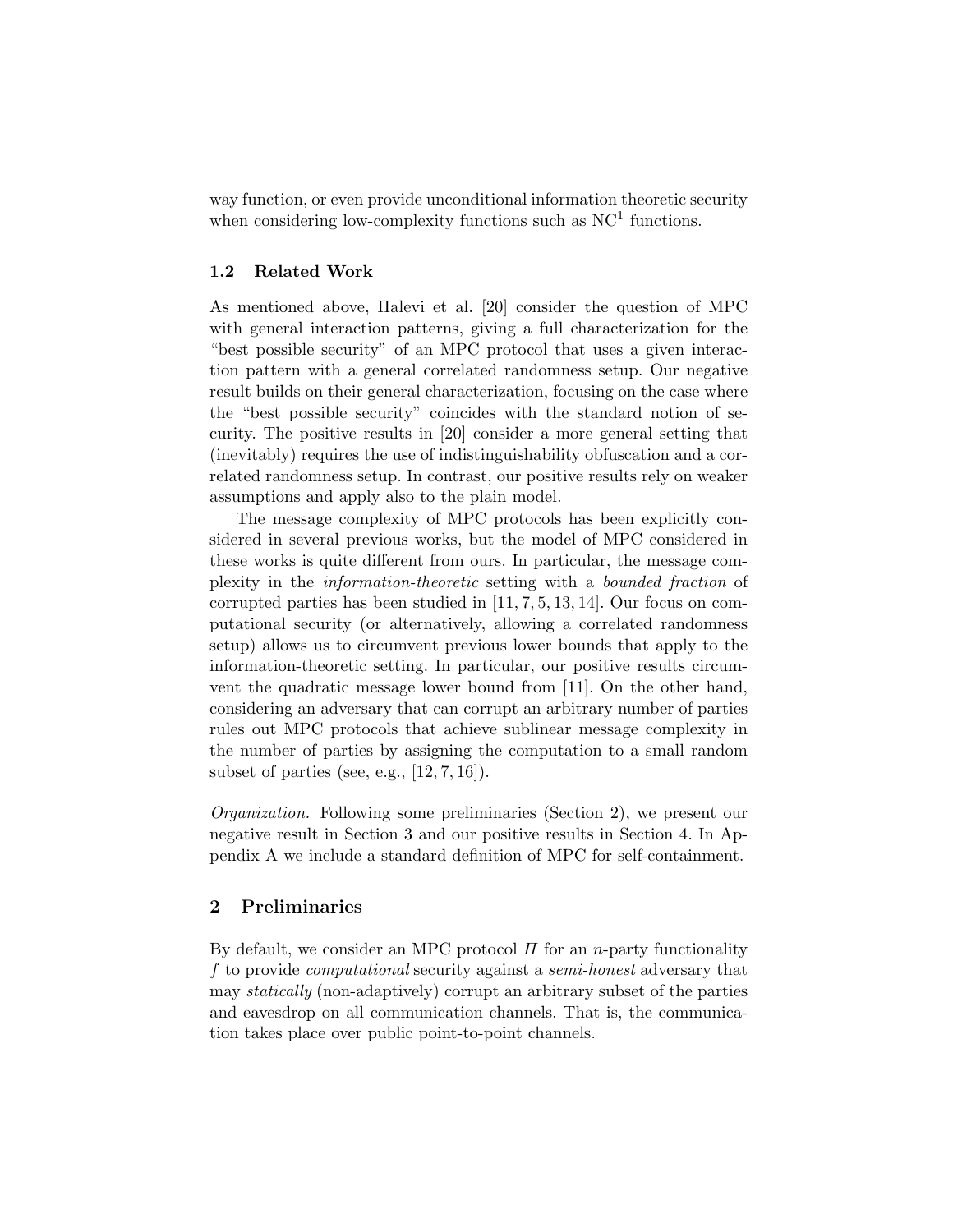We also consider MPC with *correlated randomness setup*, where the parties are given access to a trusted source of (input-independent) correlated randomness. Note that correlated randomness setup trivially allows secure point-to-point communication over public communication channels. Thus, since our negative result applies also to this model, it applies in particular for protocols over secure point-to-point channels.

As is typically the case for security against semi-honest adversaries, our results are quite insensitive to the details of the model beyond those mentioned above. We refer to reader to Appendix A or to [18] for a standard formal treatment of MPC in this model.

#### 3 The Lower Bound

In this section, we prove our main lower bound: in any  $n$ -party MPC protocol for computing a function with  $k \geq 1$  outputs, the number of point-to-point messages is at least  $2n + k - 3$ . This lower bound holds even in the setting of security against semi-honest adversaries and even when the parties are given access to an arbitrary trusted source of (inputindependent) correlated randomness.

The work of Halevi et al. [20] gives a general characterization for the "best possible security" of an MPC protocol with general correlated randomness setup and a given interaction pattern. The characterization in [20] is mainly intended for the case of limited interactions that warrant a relaxed notion of MPC security, and is only formulated for the case of protocols that deliver output to a single party. Here we give a simple self-contained treatment for the case of standard MPC security with an arbitrary number of outputs.

We start by defining a simplified notion of an interaction pattern, which specifies an ordered sequence of pairs of parties that represent the sender and receiver of each message. Note that we implicitly assume here that the protocol sends only a single message in each round. However, any protocol can be trivially converted into this form by splitting the messages sent in each round into multiple rounds in an arbitrary order.

**Definition 3.1** (Interaction pattern). An *n*-party interaction pattern is specified a sequence of pairs  $M \in ([n] \times [n])^*$ . The length of M is the number of pairs in the sequence. We say that an n-party MPC protocol  $\Pi$ complies with an n-party interaction pattern  $M = ((a_1, b_1), \ldots, (a_m, b_m))$ if for every  $1 \leq i \leq m$ , the communication in Round i of  $\Pi$  involves only a single message, sent from party  $P_{a_i}$  to party  $P_{b_i}$ .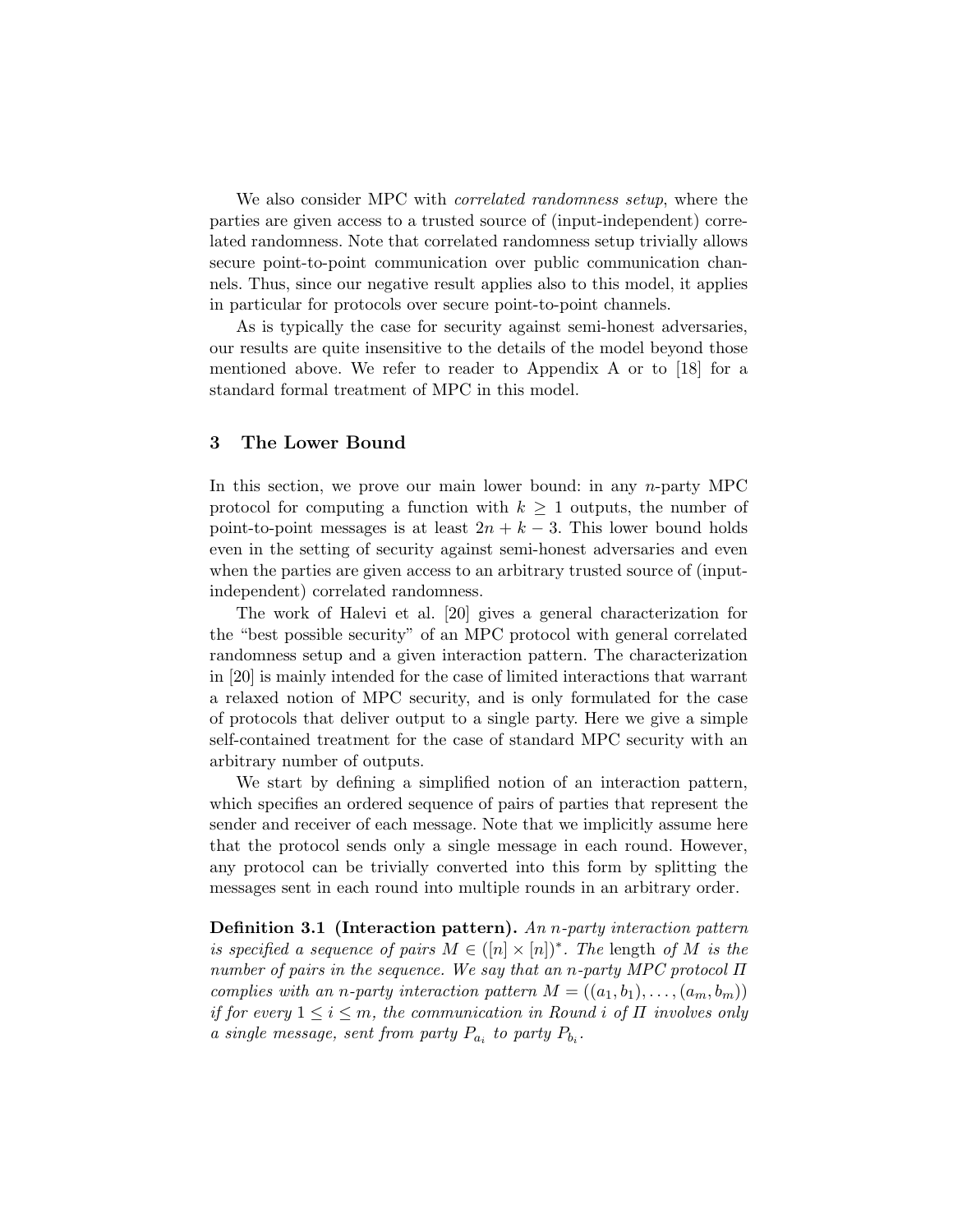It is convenient to represent an interaction pattern M by a directed (multi-)graph, whose nodes represent parties and whose edges represent messages sent over point-to-point channels. Each edge is labeled by its index in  $M$ . A *trail* in the graph is a (non-simple, directed) path that respects the order of edges and can visit the same node more than once. We formalize this below.

**Definition 3.2 (Interaction graph).** Let  $M = ((a_1, b_1), \ldots, (a_m, b_m))$ be an n-party interaction pattern. We let  $G_M$  denote the labeled directed multi-graph whose node set is [n] and whose edges form the sequence  $(e_1,\ldots,e_m)$  where  $e_i = (a_i,b_i)$ . (Each edge  $e_i$  in  $G_M$  is labeled by its index i.) A trail from node u to node v in  $G_M$  is a sequence of edges  $(e_{i_1}, \ldots, e_{i_\ell})$  such that  $e_{i_1}$  starts at  $u, e_{i_\ell}$  ends at  $v$ , the end node of each  $e_{i_j}$  is the start node of  $e_{i_{j+1}}$ , and the index sequence  $i_1, \ldots, i_\ell$  is strictly increasing.

We now identify a combinatorial condition that the interaction graph should satisfy in order to accommodate MPC with a given set  $O$  of parties who receive an output.

**Definition 3.3** (O-connected graph). Let  $G_M$  be an n-party interaction graph and let  $O \subseteq [n]$ . We say that  $G_M$  is O-connected if for any (not necessarily distinct) pair of nodes  $s, o \in [n]$  with  $o \in O$ , and any node  $h \in [n] \setminus \{s, o\}$ , there is a trail from s to o passing through h.

Note, in particular, that the above connectivity requirement implies the existence of a trail from every node to every output node.

We now show that the above connectivity requirement is indeed necessary to realize the standard notion of security against semi-honest adversaries. We prove this for an explicit functionality that can be thought of as a natural multi-party variant of oblivious transfer. Intuitively, this functionality has the property that the adversary only learns partial information about honest parties' inputs by invoking it once, but can learn full information by invoking it twice, on any pair of input-tuples that differ in only one entry.

Definition 3.4 (MOT functionality). For  $n \geq 2$  and nonempty  $O \subseteq$ [n], let  $MOT<sub>O</sub>: X<sup>n</sup> \rightarrow Y<sup>n</sup>$  be the n-party functionality defined as follows:

- The input domain of each party is  $X = \{0,1\}^3$  and the output domain is  $Y = \{0, 1\}^{n+1}$ .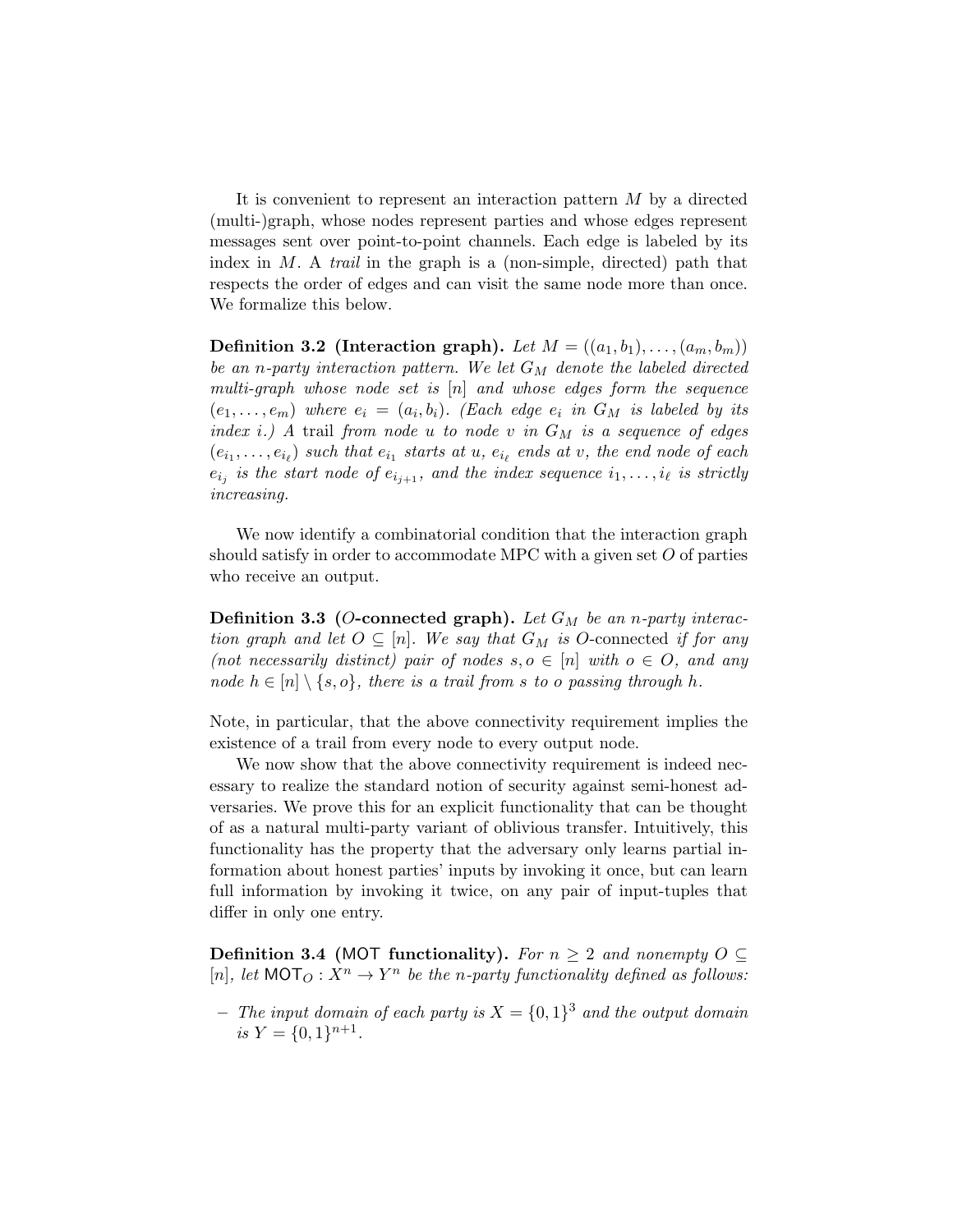$-$  Given input  $(c_i, x_i^0, x_i^1)$  from each party  $P_i$ , the functionality lets  $c =$  $c_1 \oplus \cdots \oplus c_n$  and outputs  $(c, x_1^c, \ldots, x_n^c)$  to all parties  $P_j$ ,  $j \in O$  (the *output of party*  $P_j$  *for*  $j \notin O$  *is the fixed string*  $0^{n+1}$ *)*.

The proof of the following lemma formalizes an argument made in [20].

**Lemma 3.5.** Let  $n \geq 2$  and  $O \subseteq [n]$  where  $|O| \geq 1$ . Suppose  $\Pi$  securely realizes  $MOT<sub>O</sub>$  in the presence of a semi-honest, static adversary who may corrupt any number of parties, where  $\Pi$  may use an arbitrary correlated randomness setup. If  $\Pi$  complies with an interaction pattern  $M$ , then the interaction graph  $G_M$  must be O-connected. Moreover, this holds even in the augmented semi-honest model, where the simulator can change the inputs of corrupted parties.

Proof. The high level idea is that in the ideal model, even if the simulator can arbitrarily choose the inputs of  $n-1$  corrupted parties, it can only learn one out of the last two input bits of the remaining party. We show that in the protocol, a semi-honest adversary can learn both input bits of an uncorrupted party, contradicting security. We formalize this below.

Since  $G_M$  is not O-connected, there exist nodes  $s, o \in [n]$  with  $o \in O$ and  $h \in [n] \setminus \{s, o\}$  such that all trails from s to o avoid h. We argue that the latter implies that if all parties except  $h$  are corrupted, then by running  $\Pi$  once on inputs  $x_i = 000$  for all corrupted parties  $P_i$ ,  $i \neq h$ , and an unknown input  $x_h = (c_h, x_h^0, x_h^1)$  for party  $P_h$ , the adversary can efficiently compute the entire input  $x<sub>h</sub>$  from its view. Indeed, the adversary can recover  $x_h$  from (1) the output MOT<sub>O</sub> delivers to party  $P_o$  on inputs  $(x_1, \ldots, x_n)$ , obtained directly from the honest execution; and (2) the output of  $MOT<sub>O</sub>$  on a slightly modified input, where  $x<sub>s</sub>$  is replaced by  $x'_s = 100$ . The latter output can be obtained by running a mental experiment in which the view of party  $P<sub>o</sub>$  on the modified input is simulated given the messages sent out by party  $P_h$  in the original execution.

The simulation will simply compute the exact set of messages received by party  $P<sub>o</sub>$  on the same local inputs and random inputs, with the only difference that  $x_s = 000$  is replaced by  $x'_s = 100$ . To see that this is possible given the information available to the adversary, note that every message sent in the protocol can be viewed as a deterministic function of the local inputs and random inputs of the  $n$  parties. If some message received by party  $P_h$  can depend on the input of party  $P_s$ , then this message cannot influence the view of party  $P_o$ ; otherwise this would imply a trail from s to o passing through  $h$ . The adversary can therefore sequentially compute whatever modified messages are implied by the information it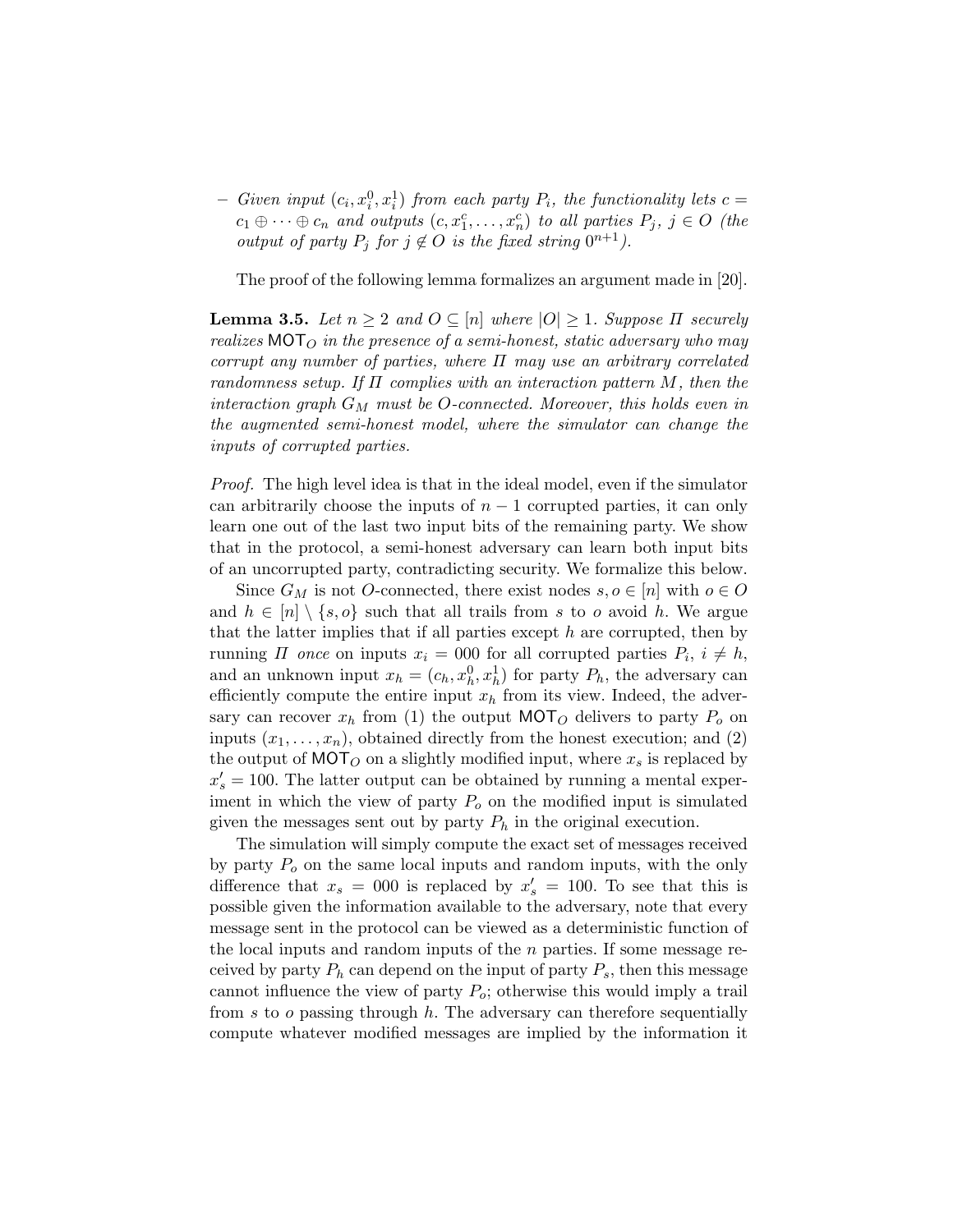has (namely, inputs and random inputs of corrupted parties and messages sent out by party  $P_h$ ), which includes all messages received by  $P_o$ .  $\Box$ 

Given Lemma 3.5, it suffices to prove a lower bound on the number of edges in an O-connected interaction graph  $G_M$ . We start with the case of a single output node  $O = \{o\}$  and later extend it to the general case. The proof relies on the following lemma.

**Lemma 3.6.** Let  $n \geq 2$  and  $O = \{o\}$  where  $o \in [n]$ . Suppose  $G_M$  is O-connected and  $v \in [n] \setminus O$  has indegree  $d \geq 2$  and outdegree 1. Then there is an O-connected  $G_{M'}$  with the same number of edges in which v has indegree 1 and outdegree 1.

*Proof.* Let  $e_{i_1}, \ldots, e_{i_d}$  be the edges entering v, where  $i_1 < \cdots < i_d$ . We obtain  $G_{M'}$  from  $G_M$  by replacing every edge  $e_{i_j} = (u_j, v), 1 \le j \le d-1$ , by the edge  $e'_{i_j} = (u_j, u_d)$ , where  $u_d$  is the source of  $e_{i_d}$ . An example of this transformation is given in Figure 1 below. The transformation does



Fig. 1. Illustrating the graph transformation in the proof of Lemma 3.6. Here  $o = u_6$ is the output node and  $v = u_5$  is the non-output node with outdegree 1 and indegree  $d=3\geq 2.$ 

not change the number of edges. It leaves  $e_{i_d}$  as the only edge entering  $v$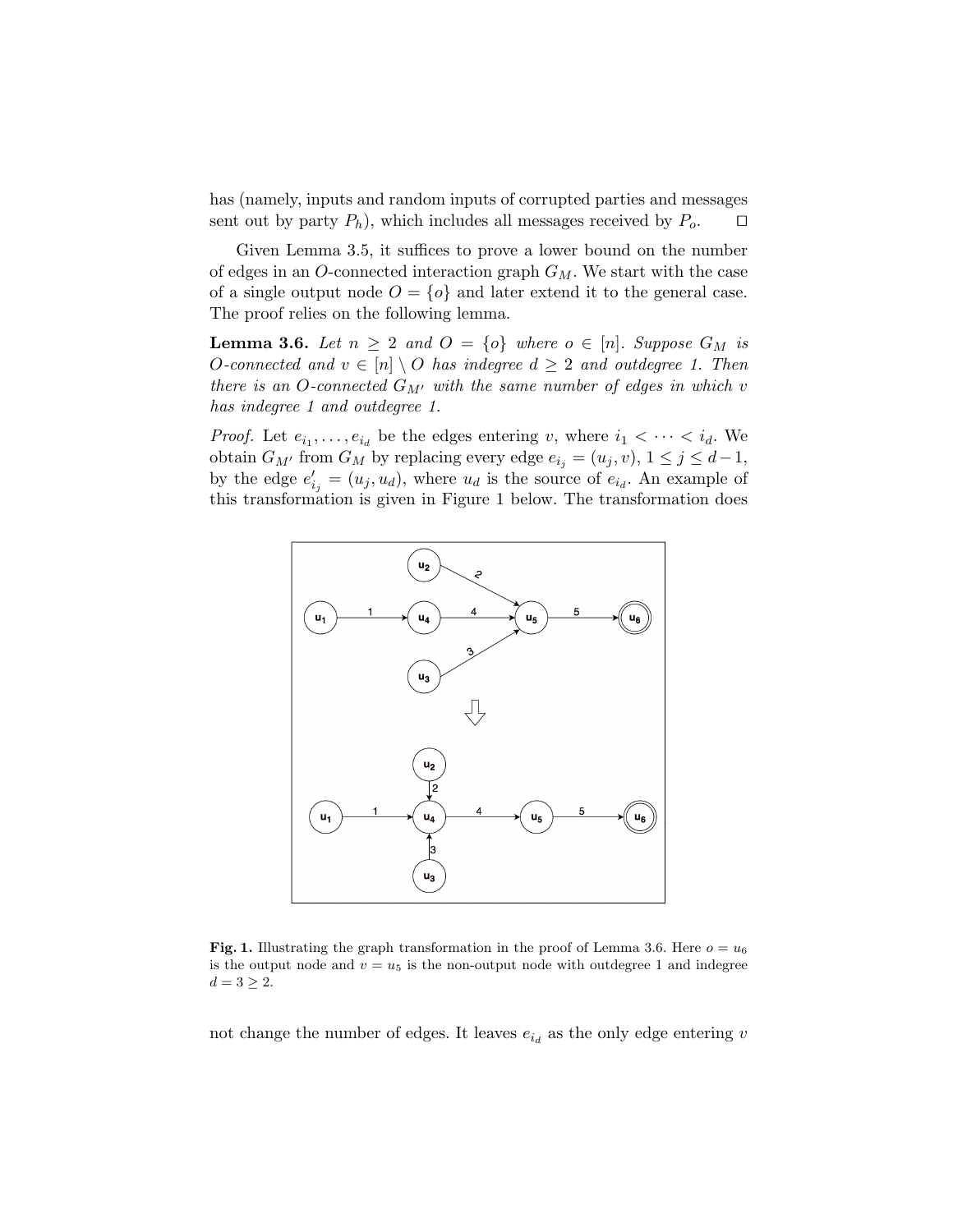and does not add outgoing edges from  $v$ , thus making both the indegree and outdegree of v equal to 1 as required. Finally, since  $i_d$  is larger than the indices of all edges  $e'_{i_j}$  whose new endpoint is  $u_d$ , any trail in  $G_M$  can be replaced by a valid trail in  $G_{M'}$  with the same source and destination and with a superset of the nodes of the original trail (the new trail may replace a direct edge to v by a 2-edge sub-trail passing through  $u_d$ ). This implies that  $G_{M'}$  is also O-connected, as required.  $\square$ 

We are now ready to prove a lower bound on the number of edges for the case  $|O|=1$ .

**Proposition 3.7.** Let  $n \geq 2$  and  $O = \{o\}$  where  $o \in [n]$ . Suppose  $G_M$  is an O-connected n-party interaction graph. Then  $G_M$  has at least  $2n-2$ edges.

*Proof.* We prove the proposition by induction on  $n$ . For the base case of  $n = 2$ , note that (without loss of generality) letting  $s = 0 = 1$  and  $h = 2$ imposes the existence of a trail from 1 to 1 passing through 2, which requires  $m \geq 2 = 2 \cdot 2 - 2$  edges as required.

For the induction step, suppose that the proposition holds for all  $k <$ n, and let  $G_M$  be an O-connected n-party interaction graph with m edges. Assume towards contradiction that  $m \leq 2n-3$ . We show that under this assumption,  $G_M$  can be converted into an O-connected  $(n-1)$ -party  $G_{M'}$ that has  $m' = m - 2$  edges. By the induction's hypothesis, this implies that  $m' \geq 2(n-1)-2$ , and so  $m = m'+2 \geq 2n-2$ , leading to the desired contradiction.

The transformation from  $G_M$  to  $G_{M'}$  proceeds as follows. Since Oconnectivity requires each node to have at least one outgoing edge, and since  $m < 2n - 2$ , there must be a non-output node v whose outdegree is exactly 1. (If all outdegrees are bigger than 1, then the non-output nodes alone contribute at least  $2n - 2$  edges.) Moreover, the O-connectivity of  $G_M$  also requires the indegree of v to be at least 1 (e.g., letting  $v = h$  and  $s = o$ ). By Lemma 3.6, we may assume without loss of generality that the indegree of  $v$  is also 1.

Let  $e_{i_1} = (u_1, v)$  be the single edge entering v and  $e_{i_2} = (v, u_2)$  be the single edge existing v. Since v should be reachable, we have  $i_1 < i_2$ . If  $u_1 = u_2$ , we can obtain  $G_{M'}$  by just removing v and the two incident edges from  $G_M$ . The resulting graph  $G_{M'}$  has  $n-1$  nodes and  $m-2$ edges as required, and it is  $O$ -connected because every trail in  $G_M$  that passes through v has a corresponding trail in  $G_{M'}$  with the same source and destination that traverses the same set of nodes excluding  $v$ .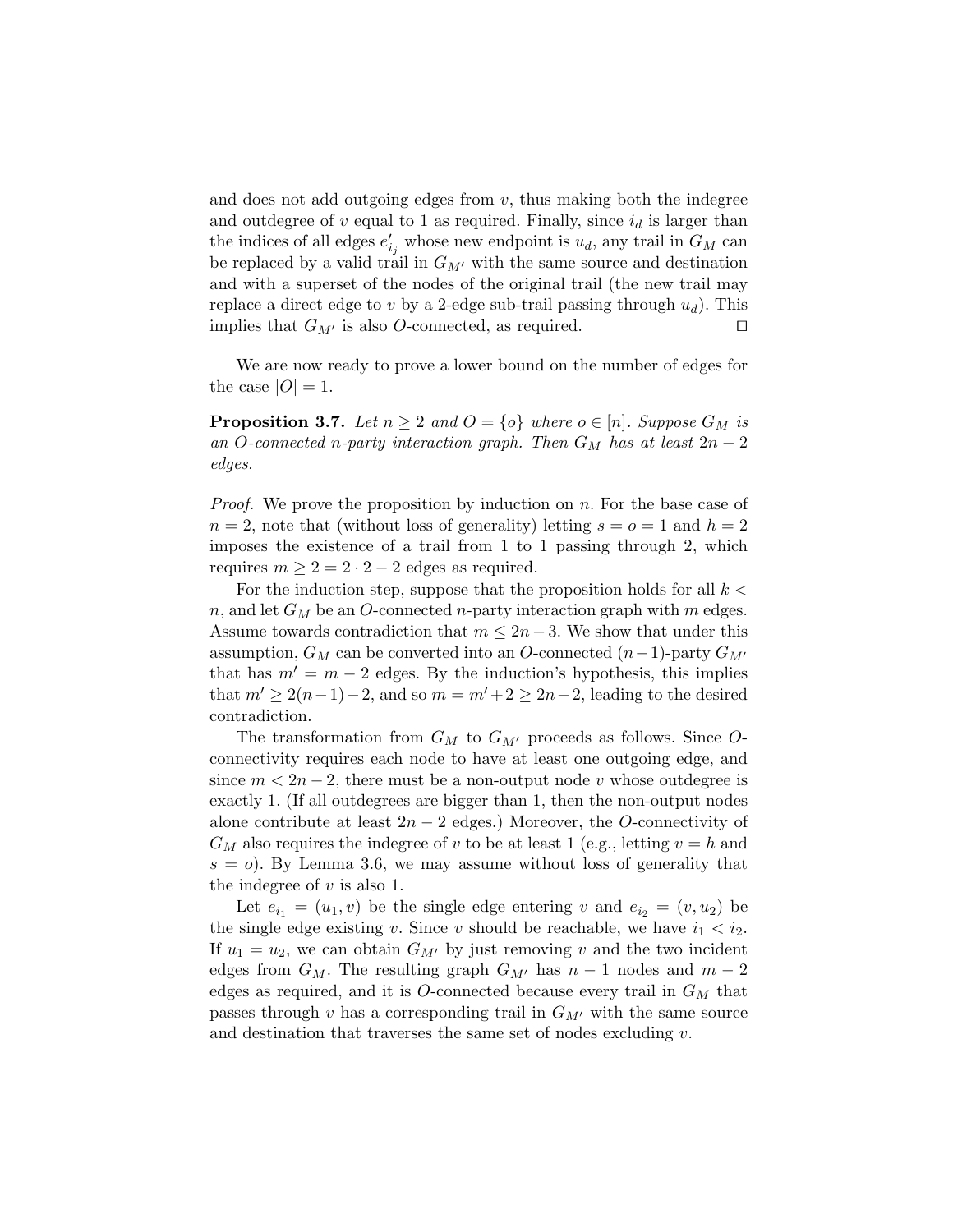It remains to deal with the case where  $u_1 \neq u_2$ . The O-connectivity of  $G_M$  implies the existence of a trail  $\tau_{u_2,v,o}$  from  $u_2$  to the output node passing through v. We obtain  $G_{M'}$  from  $G_M$  by removing the node v, replacing the two edges  $e_{i_1}, e_{i_2}$  by the single edge  $e'_{i_1} = (u_1, u_2)$  (with index i<sub>1</sub>), and removing the first edge  $e_{i_0} = (u_2, u_3)$  of  $\tau_{u_2, v, 1}$ . Again,  $G_{M'}$ has  $n-1$  nodes and  $m-2$  edges as required. Replacing  $e_{i_1}, e_{i_2}$  by  $e'_{i_1}$  clearly does not hurt O-connectivity, since (as before) any trail passing through  $v \text{ can be replaced by a similar trail that only excludes } v.$  We need to show that removing the edge  $e_{i_0}$  also does not hurt O-connectivity. Note that, since  $\tau_{u_2,v,o}$  should pass through  $e_{i_1}$  and then  $e_{i_2}$ , we have  $i_0 \leq i_1 < i_2$ . We show that for any  $h \neq u_2, o$ , a trail  $\tau_{u_2,h,o}$  from  $u_2$  to o via h can be replaced by a trail  $\tau'_{u_2,h,o}$  in  $G_{M'}$ . Indeed, by the O-connectivity of  $G_M$ , there is a trail  $\tau_{v,h,o}$  in  $G_M$  from v to o via h. This trail starts with  $e_{i_1}$ , and thus all of its other edges have indices bigger than  $i_1$ . Removing the first edge  $e_{i_1}$ , we get a trail  $\tau'_{u_2,h,o}$  that does not use  $e_{i_0}$  (since  $i_0 \leq i_1$ ), as required.  $\square$ 

Finally, we extend the lower bound of Proposition 3.7 to the case of more than one output. This relies on the following lemma.

**Lemma 3.8.** Let  $n \geq 2$  and  $O \subseteq [n]$  be a set of  $k = |O| \geq 2$  output nodes. Let M be a minimal interaction pattern such that  $G_M$  is O-connected. Then:

- 1. The last edge in M enters an output node in O;
- 2. Removing this last edge results in an interaction pattern  $M'$  such that  $G_{M'}$  is O'-connected for some  $O' \subset O$  with  $|O'| = |O|-1$ .

*Proof.* If the last edge in  $M$  does not enter an output node from  $O$ , then it can be removed from M without hurting the O-connectivity of  $G_M$ , contradicting minimality. Now suppose that the last edge in M enters  $o \in O$ . Removing this last edge from  $G_M$  results in an  $O'$  interaction graph for  $O' = O \setminus \{o\}$ . Indeed, since the removed edge has a maximal index, it cannot be used as an intermediate edge in any trail ending in  $o' \in O'$ . The contract of the contract of the contract of the contract of  $\Box$ 

Combining Proposition 3.7 and Lemma 3.8 we get the main theorem of this section.

**Theorem 3.9.** Let  $n \geq 2$  and  $O \subseteq [n]$  be a set of  $k = |O| \geq 1$  output nodes. Suppose  $G_M$  is an O-connected n-party interaction graph. Then  $G_M$  has at least  $2n + k - 3$  edges.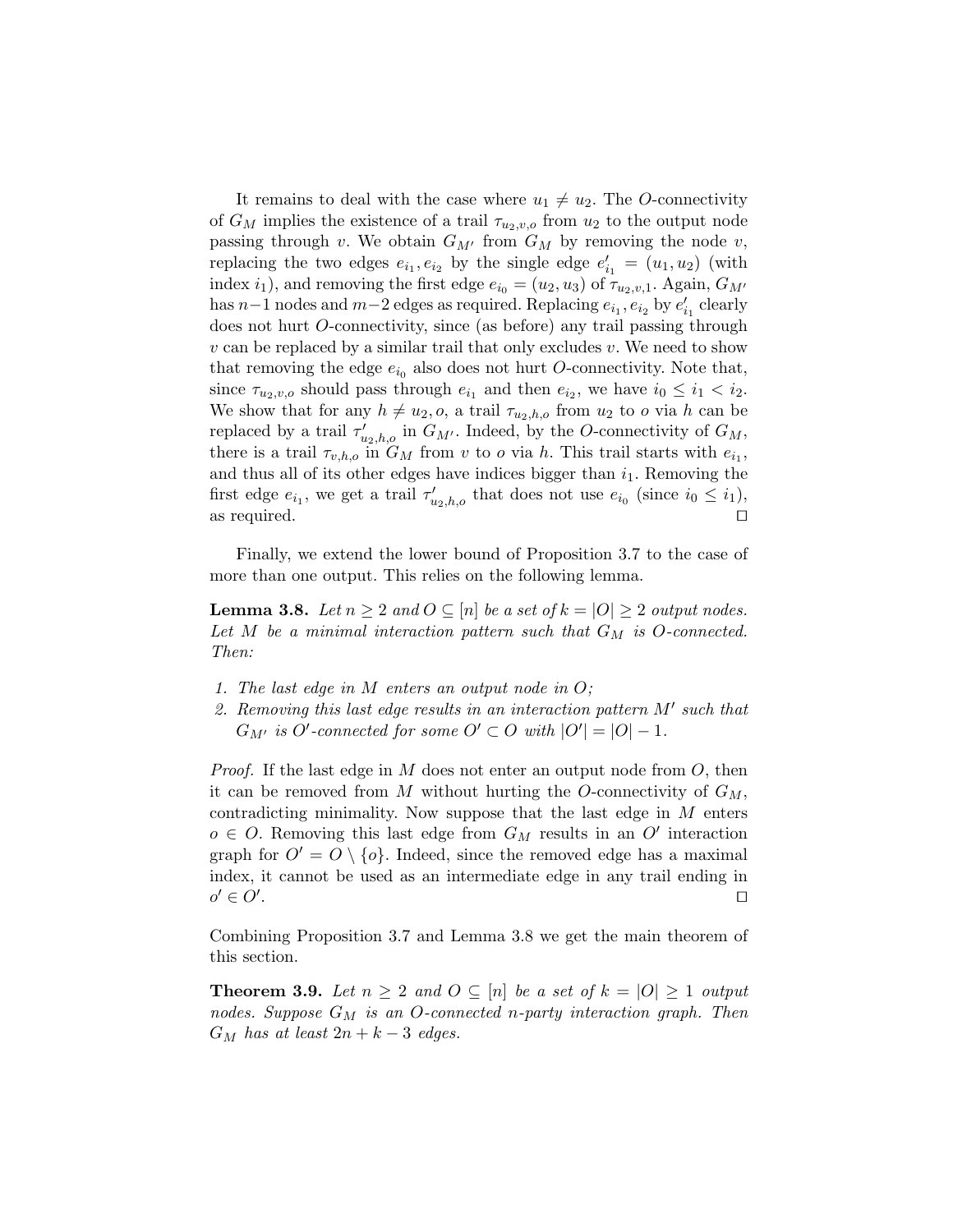*Proof.* The theorem follows by induction on k, using Proposition 3.7 as the base case  $(k = 1)$  and Lemma 3.8 for the induction step.  $\Box$ 

Together with Lemma 3.5, we get the following corollary:

Corollary 3.10. Let  $n \geq 2$  and  $O \subseteq [n]$  where  $|O| = k \geq 1$ . Suppose  $\Pi$ securely realizes MOT<sub>O</sub> in the presence of a semi-honest, static adversary who may corrupt any number of parties, where  $\Pi$  may use an arbitrary correlated randomness setup. If  $\Pi$  complies with an interaction pattern M, then M involves at least  $2n+k-3$  messages. Moreover, this holds even in the augmented semi-honest model, where the simulator can change the inputs of corrupted parties.

# 4 Upper Bounds

In this section we complement the lower bound from Section 3 by presenting matching upper bounds in several different models. We note that our focus here is on the computational model of security, which allows us to bypass strong lower bounds for the information-theoretic model from the recent work of Damgård et al. [13].

Using standard general transformations (cf. [18]), the secure computation of any (non-reactive) randomized multi-output functionality f can be reduced to the secure computation of a related deterministic, functionality  $f'$  that delivers the same output to all parties. This reduction does not incur additional messages. We thus restrict our attention to the latter type of functionalities.

As a final simplification, it suffices to prove an upper bound of  $2n-2$ messages for the case only one party has an output. Indeed, in the case of  $k > 1$  parties should receive the output, we can first deliver the output to one of these parties using  $2n-2$  messages, and then use  $k-1$  additional messages to communicate the output to the other parties. This yields a total of  $2n + k - 3$  messages, as required.

Theorem 4.1. Let f be an n-party functionality delivering output to party  $P_1$ . Suppose there is a 2-round n-party MPC protocol  $\Pi$  for f in the common random string (CRS) model. Then there is a similar protocol  $\Pi'$  for f in the plain model in which the parties send a total of  $2n-2$ point-to-point messages. Furthermore, if Π relies on a trusted source of correlated random inputs, then  $\Pi'$  can be implemented using the same correlated randomness.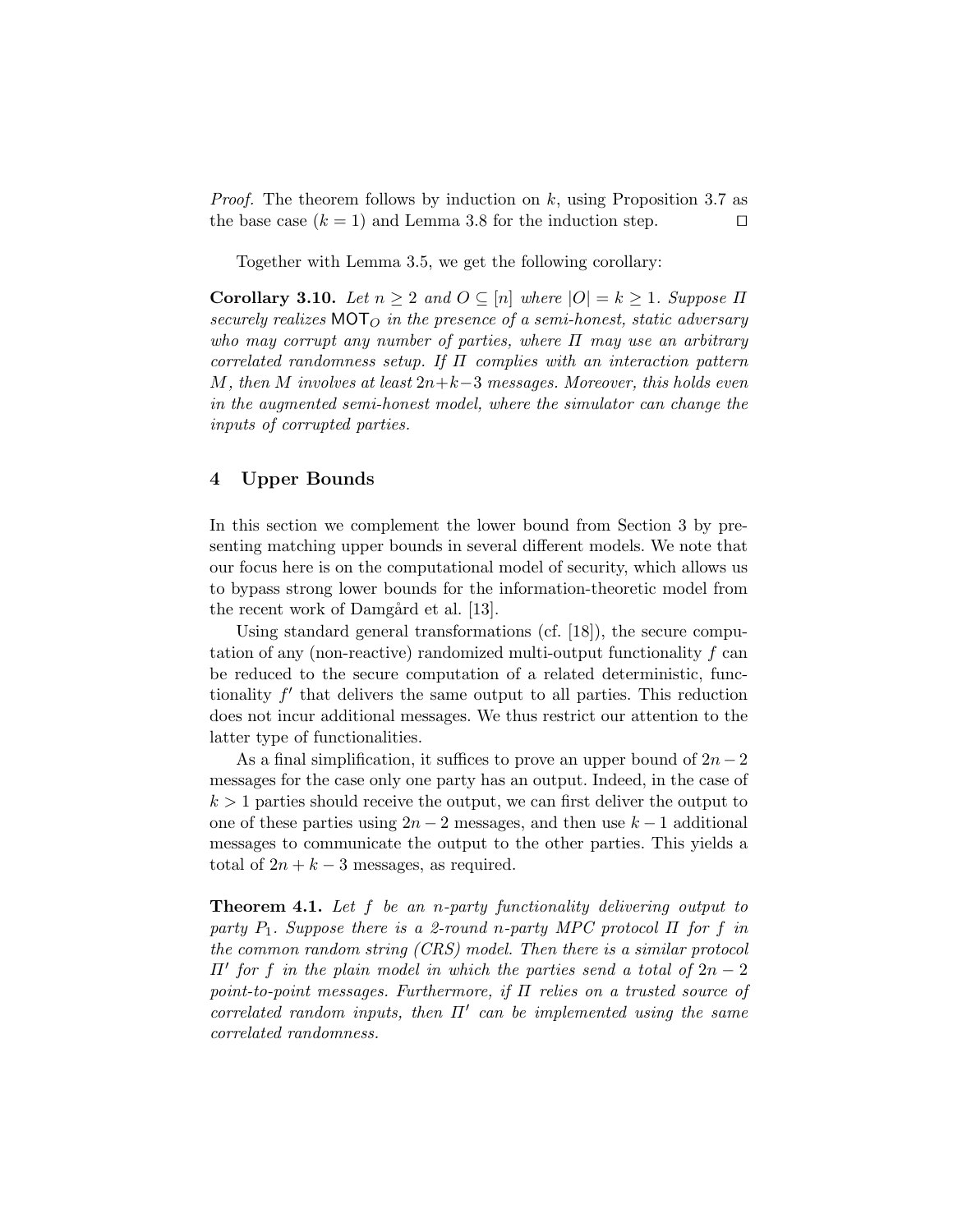*Proof.* We assume for simplicity that  $\Pi$  does not rely on correlated randomness other than (possibly) a CRS. The "furthermore" part of the theorem is obtained by a straightforward extension of the following proof.

Let  $\alpha_{i,j}$  denote the message sent from  $P_i$  to  $P_j$  in Round 1, and  $\beta_i$ the message sent from  $P_i$  to  $P_1$  in Round 2. The high level idea is to use a "two-way chain" interaction pattern moving from  $P_1$  to  $P_n$  and back to  $P_1$ , where at each point each party computes whatever messages it can given the information received so far and forwards these messages along with previous information it received to the next party. Concretely, protocol  $\Pi'$  emulates the messages of  $\Pi$  as follows:

- 1.  $P_1$  picks the CRS  $\sigma$ , and based on  $\sigma$ , its local input, and its local randomness computes the messages  $\alpha_{1,j}$  for all  $2 \leq j \leq n$ . It sends a single message consisting of  $\sigma$  and the  $n-1$  messages  $\alpha_{1,j}$  to  $P_2$ .
- 2. For  $i = 2, \ldots, n 1$ , party  $P_i$  uses the  $\Pi'$ -message  $\alpha'_{i-1}$  received from  $P_{i-1}$  to compute the  $\Pi$ -messages  $\alpha_{i,j}$ , for all  $j \neq i$ , and sends these messages to  $P_{i+1}$  together with the information received from  $P_{i-1}$ .
- 3. Party  $P_n$  uses the CRS  $\sigma$ , its local input, and its local randomness to compute the messages  $\alpha_{n,j}, 1 \leq j \leq n-1$ . It additionally uses the messages  $\alpha_{i,n}$  received from  $P_{n-1}$  to compute the message  $\beta_n$ . It sends the messages  $\alpha_{n,j}$  and  $\beta_n$  to  $P_{n-1}$  along with the message of  $P_{n-1}$ .
- 4. For  $i = n-1, \ldots, 2$ , party  $P_i$  uses its local input, local randomness, and the information received from  $P_{i+1}$  to compute the message  $\beta_i$ . It sends  $\beta_i$  along with the message it received from  $P_{i+1}$  to  $P_{i-1}$ .
- 5. Party  $P_1$  uses its local input, local randomness, and the information received from  $P_2$  to compute the output of  $\Pi$ .

Overall, the protocol involves  $2n-2$  messages  $(n-1)$  in each direction), as required. Correctness follows from the fact that  $\Pi'$  perfectly emulates the messages sent in  $\Pi$ . Security follows from the fact that the view of any (static, semi-honest) adversary corrupting a subset of the parties in  $\Pi'$  is identically distributed (up to message ordering) to the view of a similar adversary corrupting the same subset of parties in  $\Pi$ .

Using recent 2-round MPC protocols from [4, 17], we get the following corollary for message-optimal MPC in the plain model.

Corollary 4.2. Suppose a 2-message (semi-honest) oblivious transfer protocol exists. Then, any polynomial-time n-party functionality delivering output to k parties can be securely computed in the plain model with  $2n + k - 3$  messages.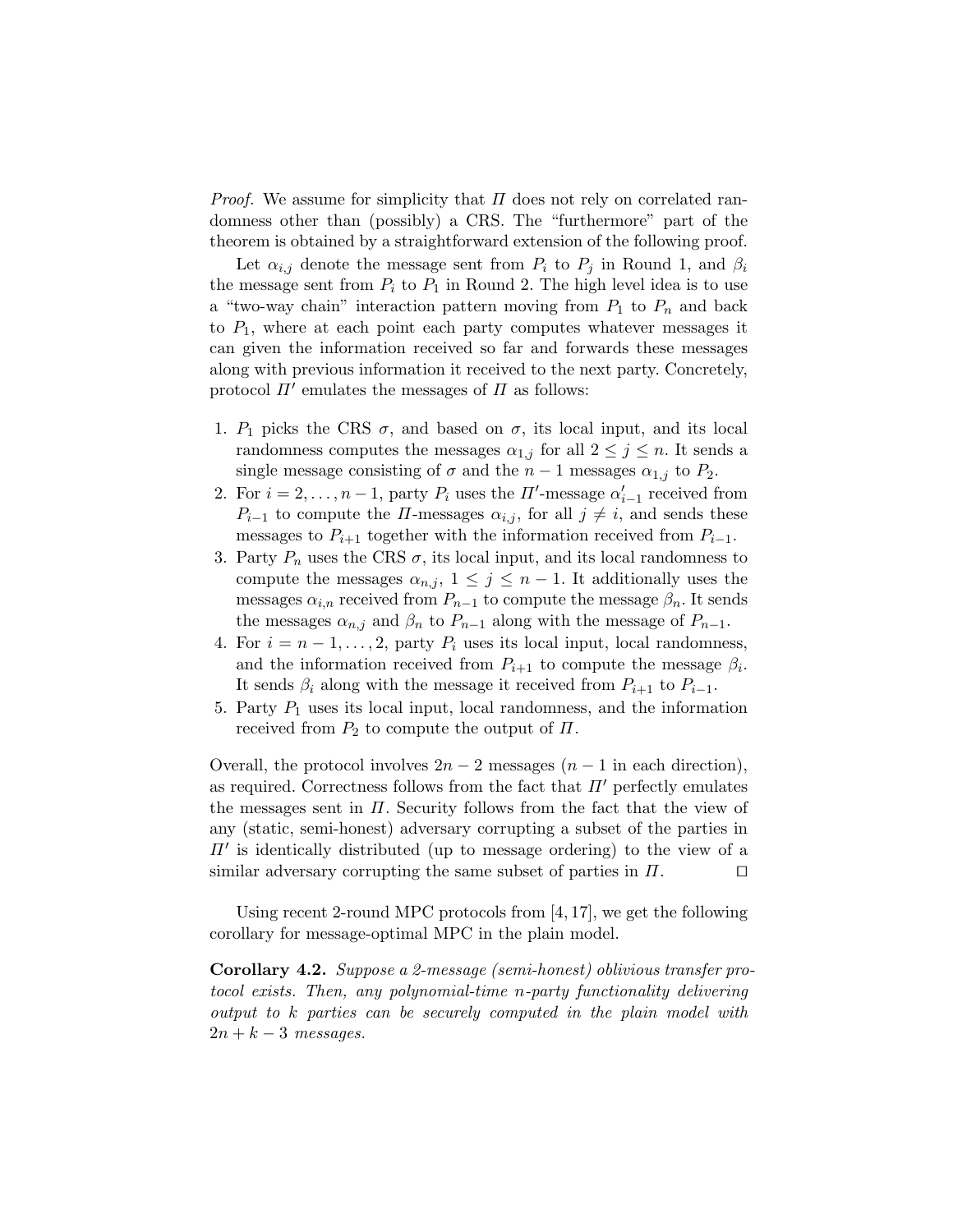We note that the assumption that a 2-message oblivious transfer protocol exists is necessary, since such a protocol is a special case of Corollary 4.2 with  $n = 2$  and  $k = 1$ .

We are able to further reduce the computational assumptions in the offline-online model, where a trusted source of (input-independent) correlated randomness is available. The latter can be generated by the parties themselves using an interactive MPC protocol that is carried out in an offline, input-independent preprocessing phase. Given a correlated randomness setup, 2-round MPC becomes considerably easier [10, 21]. In particular, such protocols can be achieved unoconditionally for functionalities in low complexity classes such as  $NC<sup>1</sup>$ , or can be based on any one-way function for general polynomial-time computable functionalities. The following theorem is informally mentioned in [21], we provide a proof sketch for self-containment.

Theorem 4.3. Suppose a one-way function exists. Then, any polynomial time n-party functionality f can be realized by a 2-round protocol with a correlated randomness setup. Furthermore, the same result holds unconditionally (and with information-theoretic security) for functionalities f in the complexity class  $NC^1$  or even (uniform)  $NL$ /poly.

*Proof.* (sketch) Assume for simplicity that each input of  $f$  is a single bit and the output is only revealed to  $P_1$ ; the general case can be reduced to this case. Consider any decomposable randomized encoding [15, 1, 22] (or projective garbling  $[2]$  for f. Such an encoding can be expressed as an efficiently samplable joint distribution  $R_f = ((r_1^0, r_1^1), \ldots, (r_n^0, r_n^1))$  such that given  $(r_{x_1}^1, \ldots, r_{x_n}^n)$  one can recover  $f(x)$  but cannot learn anything else about x. The existence of such  $R_f$  for polynomial-time computable functionalities  $f$  (with computational hiding of  $x$ ) can be based on any one-way function [24]. For functions f in  $NC<sup>1</sup>$  or even (uniform)  $NL/poly$ , it exists unconditionally with perfect hiding of  $x$  [15, 1].

Given  $R_f$  as above, a protocol for f in the correlated randomness model proceeds as follows. To generate the correlated randomness, sample  $((r_1^0, r_1^1), \ldots, (r_n^0, r_n^1))$  from  $R_f$ , pick a secret mask  $\rho_i \in \{0, 1\}$  for each input bit  $x_i$ , and use *n*-out-of-*n* (e.g., additive) secret sharing to share each  $(r_i^0, r_i^1)$  between the parties, where the pair entries are permuted according to  $\rho_i$ . That is, each party gets a "left share" of  $r_i^{\rho_i}$  and a "right share" of  $r_i^{1-\rho_i}$ . Moreover, the permutation bit  $\rho_i$  is revealed to party  $P_i$ .

In the online phase, on input  $x_i$ , party  $P_i$  sends its masked input  $x'_i = x_i \oplus \rho_i$  to all other parties. In the second round, each party sends to  $P_1$  the *n* shares corresponding to the bits  $x'_i$ , namely if  $x'_i = 0$  then the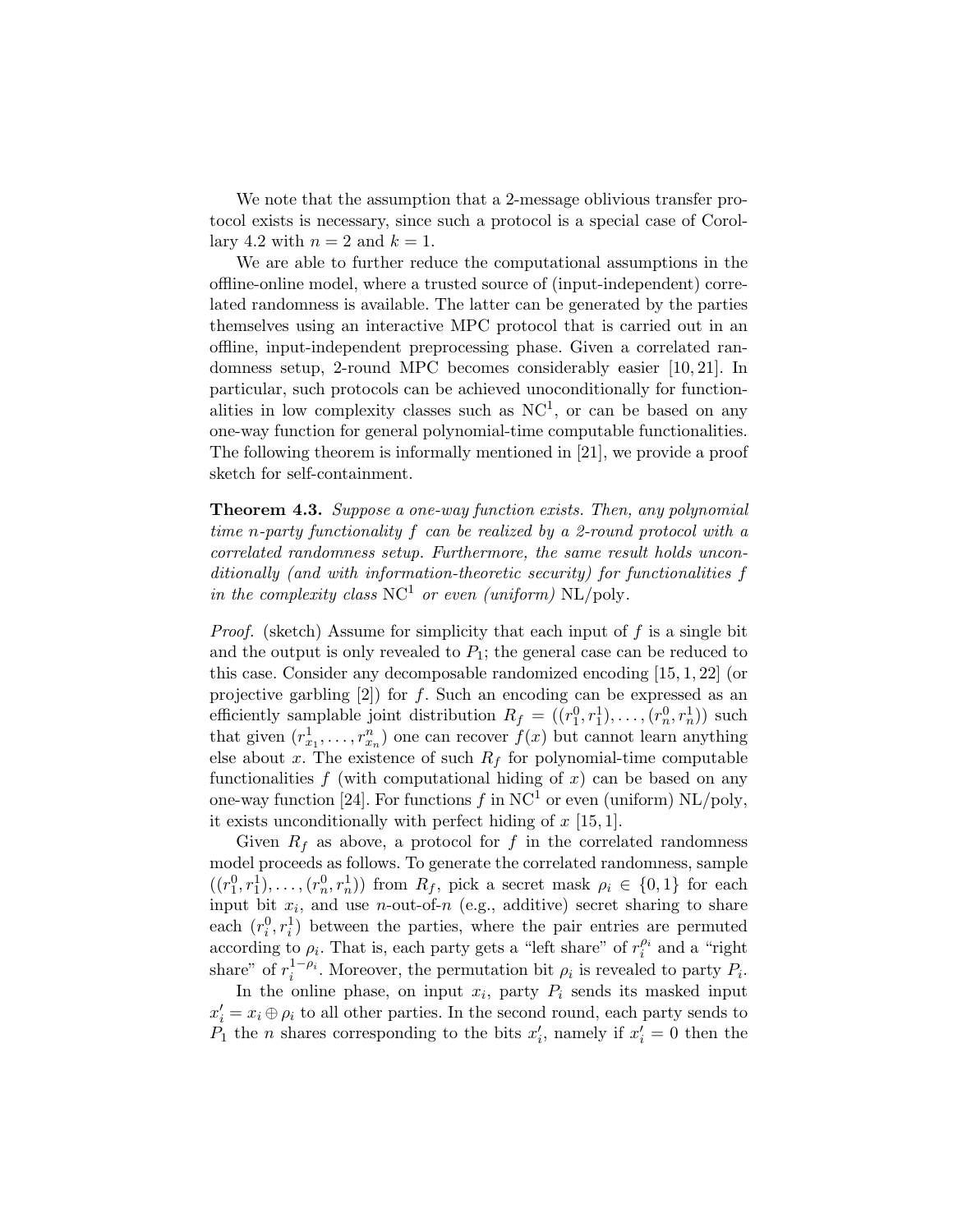left share (of  $r_i^{\rho_i}$ ) is sent and otherwise the right share (of  $r_i^{1-\rho_i}$ ) is sent. Given the shares received from all parties,  $P_1$  reconstructs  $(r_{x_1}^1, \ldots, r_{x_n}^n)$ , from which it can decode  $f(x_1, \ldots, x_n)$ . Security follows from the security % of the randomized encoding and the fact that the unrevealed values  $r^i_{1-x_i}$ are not revealed to the adversary even when corrupting an arbitrary strict subset of the parties.  $\Box$ 

Combining Theorem 4.1 and Theorem 4.3, we get the following corollary for message-optimal MPC with correlated randomness setup.

Corollary 4.4. Suppose a one-way function exists. Then, any polynomial time n-party functionality  $f$  delivering output to  $k$  parties can be securely computed with a correlated randomness setup and  $2n + k - 3$  online messages. Furthermore, the same result holds unconditionally (and with information-theoretic security) for functionalities f in the complexity class  $NC^1$  or even (uniform)  $NL$ /poly.

### 5 Conclusions and Future Research

In this work we provide a tight characterization of the message complexity of computationally secure MPC in the presence of semi-honest adversaries that can corrupt any number of parties. Our work leaves several natural directions for future research.

One direction is understanding the type of achievable security and necessary setup for extending the positive results to accommodate malicious adversaries. While such an extension is fairly simple in some settings (e.g., for  $NC<sup>1</sup>$  functions with a correlated randomness setup and settling for "security with selective abort" [21]), characterizing the minimal message complexity in the plain model or with stronger forms of security seems like a challenging problem.

Another direction is to better understand the message complexity of MPC in the case where at most  $t$  parties can be corrupted. This relaxed setting is more sensitive to the distinction between static vs. adaptive corruption (with or without erasures) and between fixed vs. dynamic interaction pattern. Partial results are given in [11, 7, 8, 5, 13, 16].

Acknowledgements. The first and third authors were supported in part by NSF-BSF grant 2015782 and BSF grant 2012366. The first author was additionally supported by ERC grant 742754, ISF grant 1709/14, DARPA/ARL SAFEWARE award, NSF Frontier Award 1413955, NSF grants 1619348, 1228984, 1136174, and 1065276, a Xerox Faculty Research Award, a Google Faculty Research Award, an equipment grant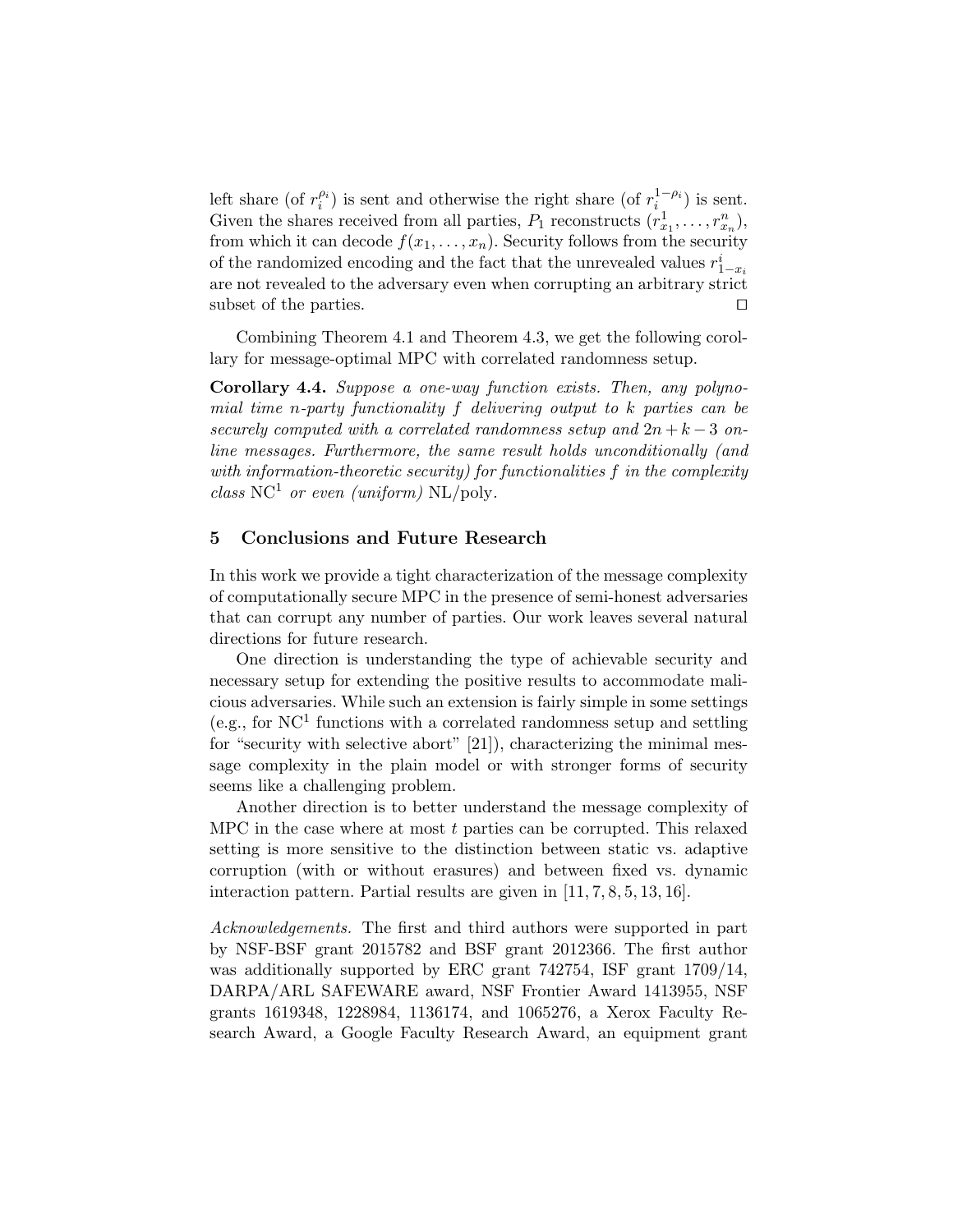from Intel, and an Okawa Foundation Research Grant. This material is based upon work supported by the DARPA through the ARL under Contract W911NF-15-C-0205. The third author was additionally supported by NSF grant 1619348, DARPA, OKAWA Foundation Research Award, IBM Faculty Research Award, Xerox Faculty Research Award, B. John Garrick Foundation Award, Teradata Research Award, and Lockheed-Martin Corporation Research Award. The views expressed are those of the authors and do not reflect the official policy or position of the DoD, the NSF, or the U.S. Government.

#### References

- 1. B. Applebaum, Y. Ishai, and E. Kushilevitz. Cryptography in  $NC<sup>0</sup>$ . In FOCS, pages 166–175, 2004.
- 2. M. Bellare, V. T. Hoang, and P. Rogaway. Foundations of garbled circuits. In Proc. CCS '12, Raleigh, NC, USA, October 16-18, 2012, pages 784–796, 2012.
- 3. M. Ben-Or, S. Goldwasser, and A. Wigderson. Completeness theorems for noncryptographic fault-tolerant distributed computation (extended abstract). In STOC, pages 1–10, 1988.
- 4. F. Benhamouda and H. Lin. k-round mpc from k-round ot via garbled interactive circuits. Cryptology ePrint Archive, Report 2017/1125, 2017. https://eprint.iacr.org/2017/1125.
- 5. E. Boyle, K. Chung, and R. Pass. Large-scale secure computation: Multi-party computation for (parallel) RAM programs. In Proc. CRYPTO 2015, Part II, pages 742–762, 2015.
- 6. E. Boyle, N. Gilboa, Y. Ishai, H. Lin, and S. Tessaro. Foundations of homomorphic secret sharing. In Proceedings of ITCS 2018, 2018. https://eprint.iacr.org/2017/1248.
- 7. E. Boyle, S. Goldwasser, and S. Tessaro. Communication locality in secure multiparty computation - how to run sublinear algorithms in a distributed setting. In Proceedings of TCC 2013, pages 356–376, 2013.
- 8. N. Chandran, W. Chongchitmate, J. A. Garay, S. Goldwasser, R. Ostrovsky, and V. Zikas. The hidden graph model: Communication locality and optimal resiliency with adaptive faults. In *Proceedings ITCS 2015*, pages 153–162, 2015.
- 9. D. Chaum, C. Crépeau, and I. Damgård. Multiparty unconditionally secure protocols (extended abstract). In STOC, pages 11–19, 1988.
- 10. S. G. Choi, A. Elbaz, T. Malkin, and M. Yung. Secure multi-party computation minimizing online rounds. In Proc. ASIACRYPT 2009, pages 268–286, 2009.
- 11. B. Chor and E. Kushilevitz. A communication-privacy tradeoff for modular addition. Inf. Process. Lett., 45(4):205–210, 1993.
- 12. R. Cramer, I. Damgård, and J. B. Nielsen. Multiparty computation from threshold homomorphic encryption. In Proc. EUROCRYPT 2001, pages 280-299, 2001.
- 13. I. Damgård, J. B. Nielsen, R. Ostrovsky, and A. Rosén. Unconditionally secure computation with reduced interaction. In Proc. EUROCRYPT 2016, Part II, pages 420–447, 2016.
- 14. I. Damgård, J. B. Nielsen, A. Polychroniadou, and M. A. Raskin. On the communication required for unconditionally secure multiplication. In Proc. CRYPTO 2016, Part II, pages 459–488, 2016.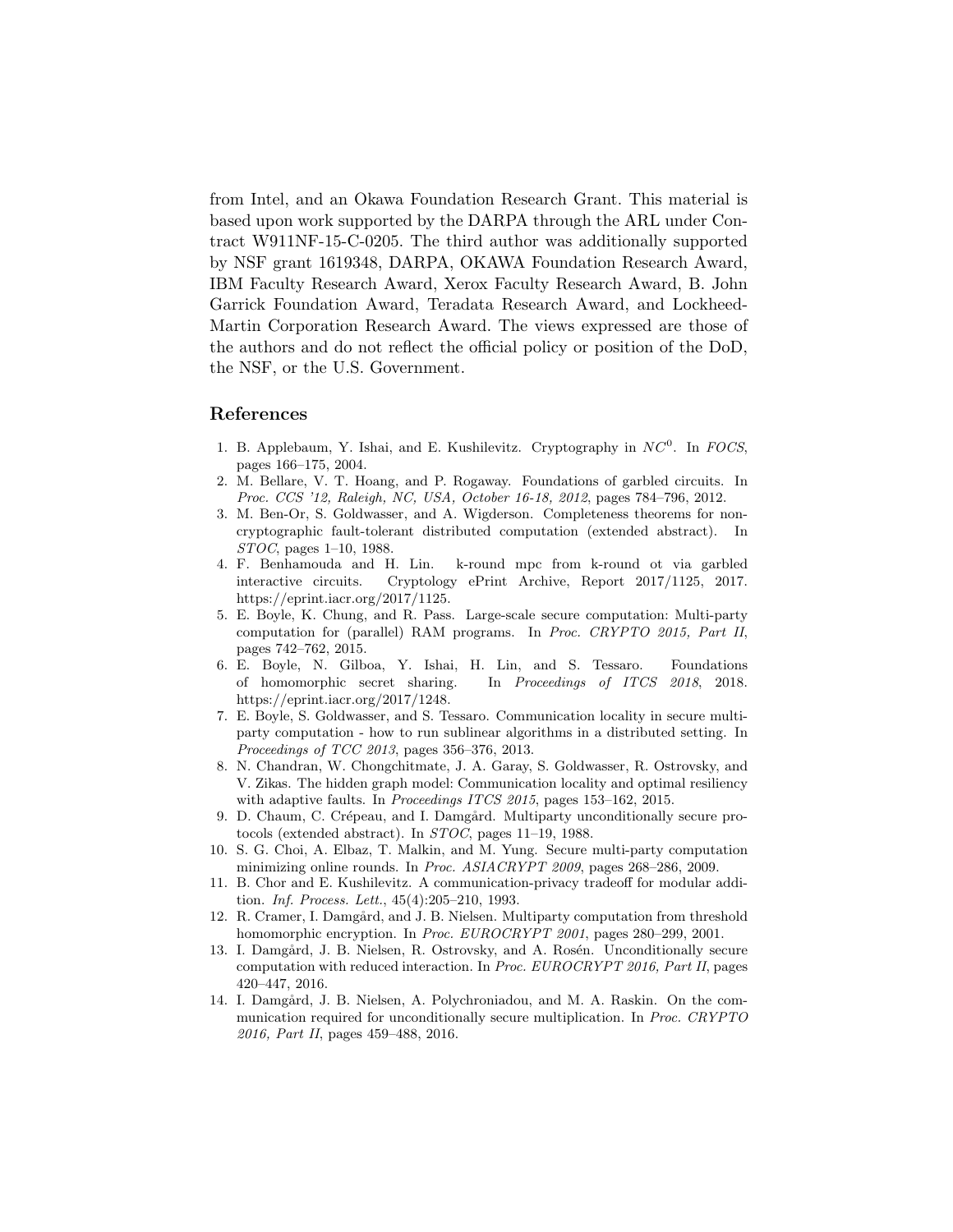- 15. U. Feige, J. Killian, and M. Naor. A minimal model for secure computation (extended abstract). In Proceedings of the Twenty-sixth Annual ACM Symposium on Theory of Computing, STOC '94, pages 554–563, New York, NY, USA, 1994. ACM.
- 16. J. A. Garay, Y. Ishai, R. Ostrovsky, and V. Zikas. The price of low communication in secure multi-party computation. In Proc. CRYPTO 2017, Part I, pages 420–446, 2017.
- 17. S. Garg and A. Srinivasan. Two-round multiparty secure computation from minimal assumptions. Cryptology ePrint Archive, Report 2017/1156, 2017. https://eprint.iacr.org/2017/1156.
- 18. O. Goldreich. The Foundations of Cryptography Volume 2, Basic Applications. Cambridge University Press, 2004.
- 19. O. Goldreich, S. Micali, and A. Wigderson. How to play any mental game or a completeness theorem for protocols with honest majority. In STOC, pages 218–229, 1987.
- 20. S. Halevi, Y. Ishai, A. Jain, E. Kushilevitz, and T. Rabin. Secure multiparty computation with general interaction patterns. In Proc. ITCS 2016, pages 157– 168, 2016. Full version: https://eprint.iacr.org/2015/1173.pdf.
- 21. Y. Ishai, E. Kushilevitz, S. Meldgaard, C. Orlandi, and A. Paskin-Cherniavsky. On the power of correlated randomness in secure computation. In Proc. TCC 2013, pages 600–620, 2013.
- 22. Y. Ishai, E. Kushilevitz, R. Ostrovsky, and A. Sahai. Cryptography with constant computational overhead. In STOC, pages 433–442, 2008.
- 23. P. Mukherjee and D. Wichs. Two round multiparty computation via multi-key FHE. In Proc. EUROCRYPT 2016, Part II, pages 735–763, 2016.
- 24. A. C.-C. Yao. How to generate and exchange secrets (extended abstract). In FOCS, pages 162–167, 1986.

# A Secure Multiparty Computation

For completeness, we provide here an overview of the standard definition of MPC we use. We refer the reader to [18] for a more complete treatment.

We consider by default an *n*-party *functionality*  $f$  to be a deterministic mapping of  $n$  inputs to  $n$  outputs.

An n-party protocol Π prescribes a randomized interaction between parties  $P_1, \ldots, P_n$  on their local inputs  $x_i$ . This interaction may proceed in rounds, where in each round each party can send a message to each other party. Since our current focus on message complexity rather than round complexity, we may assume without loss of generality that only a single message is sent in each round. Formally,  $\Pi$  is a polynomial-time computable next message function that on input i (party identity),  $1^k$ (global security parameter),  $x_i$  (local input of  $P_i$ ),  $r_i$  (local random input of  $P_i$ ) and  $(m_{i_j})$  (sequence of messages received so far by  $P_i$ ) specifies the next message  $P_i$  should send and its destination, or alternatively the local